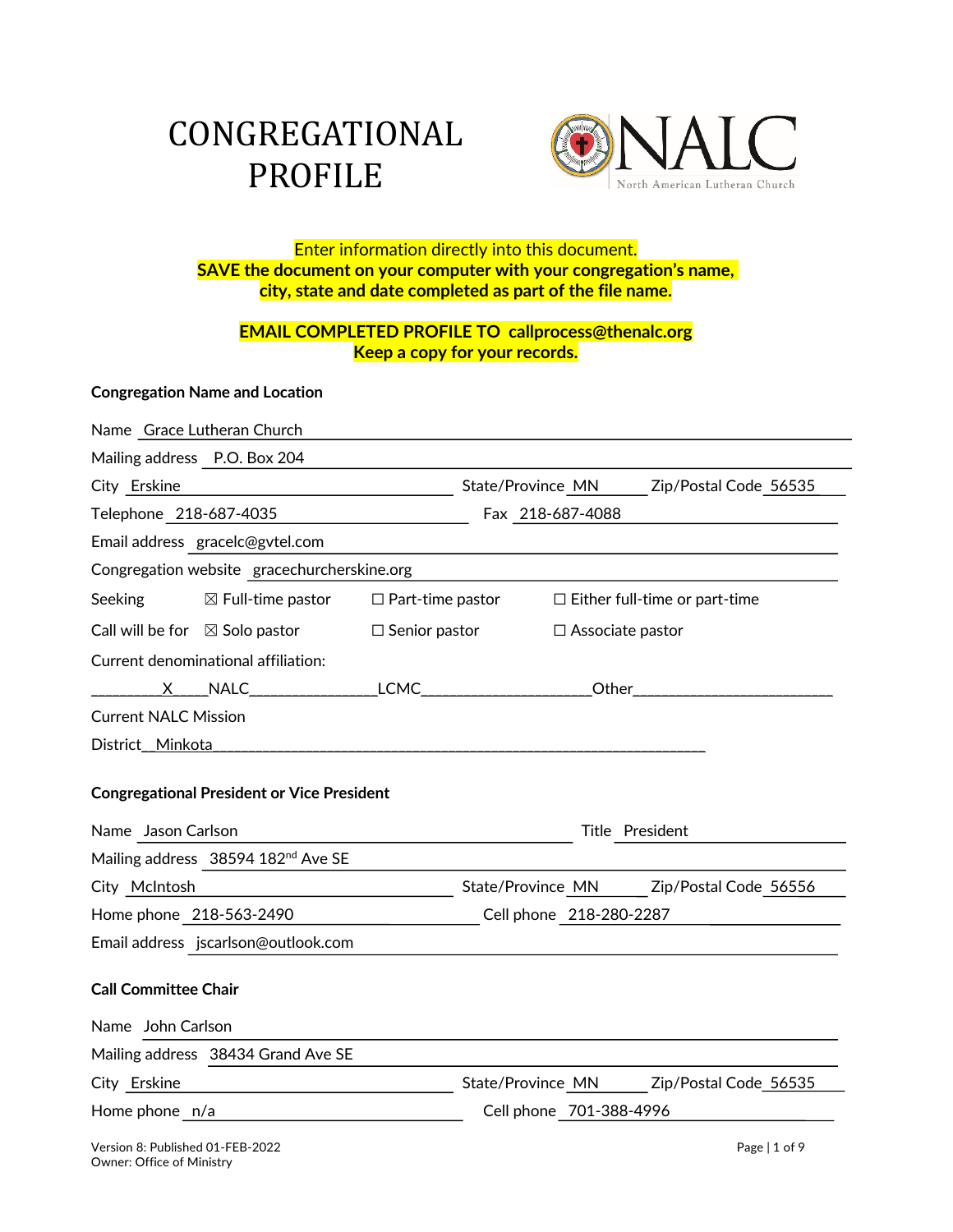|  | Email address johnpraunion@gmail.com |
|--|--------------------------------------|
|--|--------------------------------------|

# **Congregational Demographics**

| Number of <b>paid</b> staff (full- or part-time): Clergy | Lay professionals                                                           | Secretarial 1 |
|----------------------------------------------------------|-----------------------------------------------------------------------------|---------------|
| Average worship attendance $85$<br>In Person             | Average Sunday school attendance $35-40$<br><b>Adult Sunday School 8-12</b> |               |

# **Indicate the type of community in which your congregation is located (is it small town, small city, suburban, large city, farming, industrial, etc.).**

The City of Erskine overlooks Cameron Lake and is in the northwest corner of Minnesota with two major highways crossing. This allows for easy access to healthcare, education, retail, industries and travel. The City of Erskine has a population that consists of 500+ residents with many of those residents, along with residents from nearby towns, being members of Grace Lutheran Church. The surrounding rural communities all work together. Many lakes surround the area that are used for fishing and recreational water sports. There is also state land for hunting, Rydell Refuge for hiking adventures and beautiful area 9-hole golf courses.

# **Describe the congregation's ethnic composition and age distribution.**

The congregation is primarily Scandinavian families with a cross section of nationalities. Within this group you will find economic backgrounds that consist of farmers, small business owners, professionals, summer visitors from area lakes and retirees. There are pockets of middle-aged members, but fewer younger adults. Like many churches our teens are not attending once they are confirmed. They are likely to be attending with their families only during special occasions. With this trend there aren't many members in their late teens or twenties. There has been recently a growing number of Sunday School aged students within the middle-aged members.

# **Does the congregation have a clear vision for mission — a clear and shared understanding of where God is leading you? If so, state it as succinctly as possible.**

Our Mission Statement is "Serving All People by Sharing God's Word and Gift of Grace"

- Worshiping and learning about our Lord through fellowship and Bible Studies.
- Teaching our youth through Sunday School and trips to support those in need.
- Feeding people through our food shelf that our church houses and supports.
- Giving of our resources to the missions we support.
- Visitations and offering communion to those who are in assisted living or can't make it to church.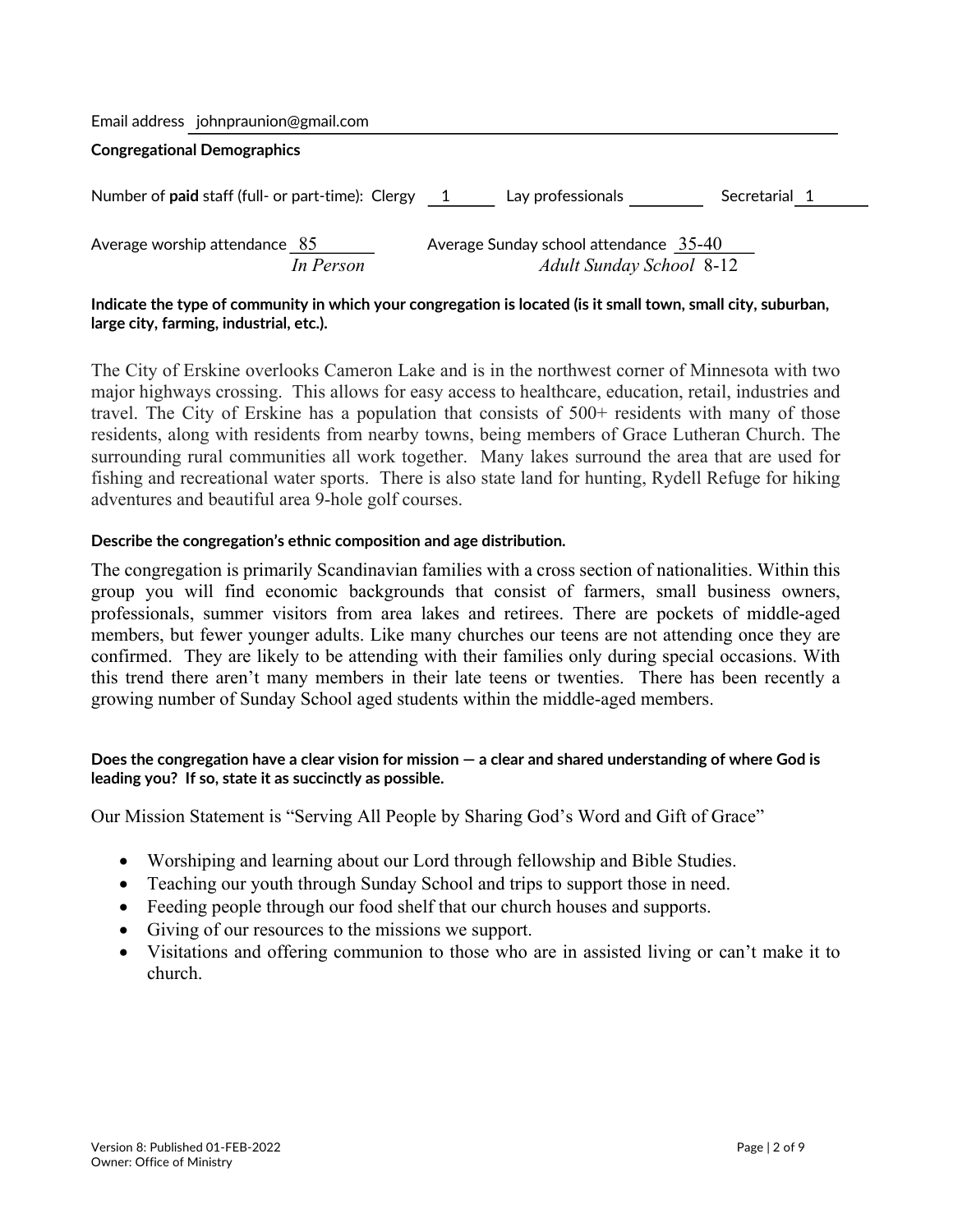# **What are the primary goals of your congregation?**

To worship the Lord and continue to:

- Grow spiritually as a bible-based church
- To show God's love to those around us by our actions and faith
- Go into the communities and proclaim the gospel

# **Describe your congregation's worship practice (liturgy, hymns, vestments, music, hymnals, and frequency of Holy Communion).**

We gather each Sunday at a single service. We worship midweek throughout Advent and Lent. Other worship services occur at weddings and funerals. Our liturgy is from the Lutheran Book of Worship and With One Voice. Congregation follows the liturgical service from the worship book and from a large video screen. Our service is also broadcast live on Facebook, YouTube and on the local Garden Valley Community Channel. The service is then televised a few times throughout the week on the Garden Valley Community Channel. Our vestments are traditional and recently purchased. The hymns are a mix of traditional and contemporary. A pipe organ, great organist, grand piano and a CD system are all used for musical accompaniment. A children's choir delights us with their contagious enthusiasm. We are blessed to receive the sacrament of Holy Communion twice a month and on church festivals. We have an open table to baptized and believing Christians.

# **Describe your congregation's Christian education ministry.**

We share in learning and rejoicing over the inspired word of God in various groups. Throughout the month we have multiple active Bible Study groups. We have an active and well attended Sunday School program. During the school year we have Wednesday release time approved and supported by the local school system with from 80-100 children in attendance from the local communities. We offer a summer VBS program and welcome all children to attend from our surrounding communities. Confirmation classes, first communion classes, marriage instruction and new member classes are all available as the needs arise. All our worship services are infused with teaching the word of God through liturgy, sacraments, readings and biblically based sermons.

# **Describe the congregation's current activities for mission and outreach.**

Our Mission is to reach out to others according to our calling and help those in need. We provide support monetarily and are actively working with:

- Ukrainian church and ministry
- Fund, house, and support a local food shelf
- Compassion International to help youth in the world
- Sunday School children participate in Operation Christmas Child (shoebox Program)
- Bible sticks for the military
- Feed My Starving Children (our teens are active here)
- Release time. 80-100 local school students attend each Wednesday
- Lutheran World Relief
- NALC missionary funds are given on an annual basis
- Making quilts for local organizations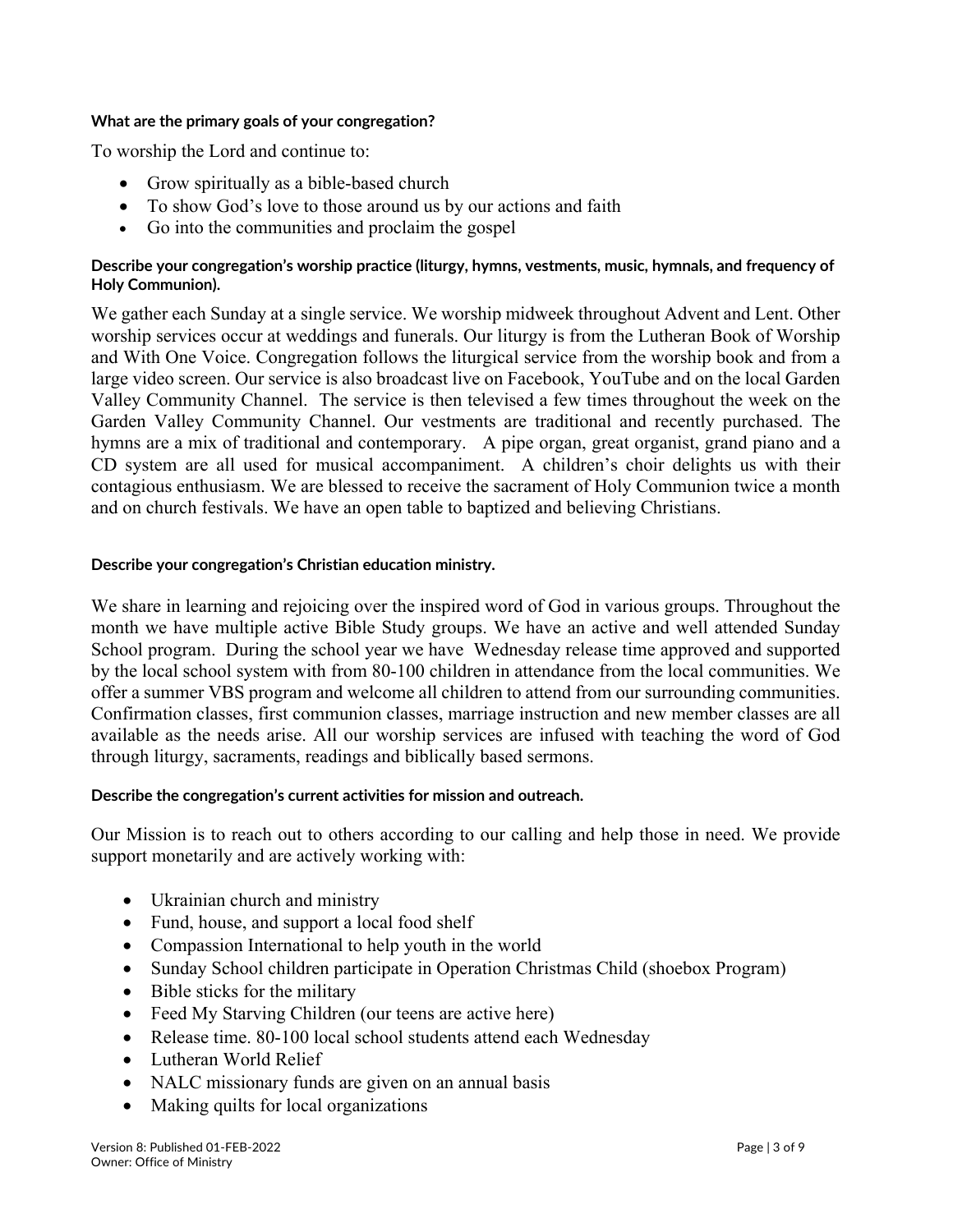- See You At The Pole at our local school grounds
- Financial support to our local nursing home
- Ladies Aide supports local and global ministries
- Church members participate in jail ministry
- Local cemetery
- Minkota Mission District
- Youth group is active in the community and going on local mission trips. Ex: The youth group was recently in Grand Forks packing meals for the Feed My Starving Children program. Also, some 5th and 6th grade Sunday School kids were just volunteering last weekend at the TRF Humane Society
- As needs arise, we have special offerings in church
- Deer Hunters Supper. Last year our church gave out 204 meals and raising \$3,000.
- Ladies Aide Fall Auction which raised \$7,000 in 2021.
- Deacons do monthly visitations to those in assisted living or who are shut in.
- Men's non-denominational bible study
- Women's BSF non-denominational bible study
- AA weekly meetings
- Young Woman's Bible Study

**The NALC is committed to moving away from an institutional understanding of the Church, to the biblical commission to be a community of followers of Jesus who focus on being disciples and making disciples. Which best describes your congregation's understanding of this movement? [Type an X by the appropriate response]**

# <u>—</u> Totally unaware

- $-X$  Have heard about it
- Have been involved personally
- Some in the congregation are involved, some aren't
- Congregation understands, is on-board and involved

# **List the** *Top Five Things* **your congregations hopes for in its next Pastor**

- 1. A Pastor that loves to boldly preach the word of God. Challenging each member to put forth the effort to grow in their faith through the leading of the Holy Spirit.
- 2. An individual who has a great attitude in showing love, approachability, transparency and enthusiasm in their duties as a Pastor.
- 3. Being effective in teaching and can communicate with all ages, especially our youth.
- 4. Shows love of the congregation and community by action in church ministries and the needs of the greater community. He or she has the vision to suggest changes and start new ministries that will show our love by making a difference in people's lives.
- 5. A Pastor with strong leadership skills who has the ability to recognize members' Spiritual Gifts, teach them through discipleship on how to apply those gifts and guide them as they grow in the Body of Christ.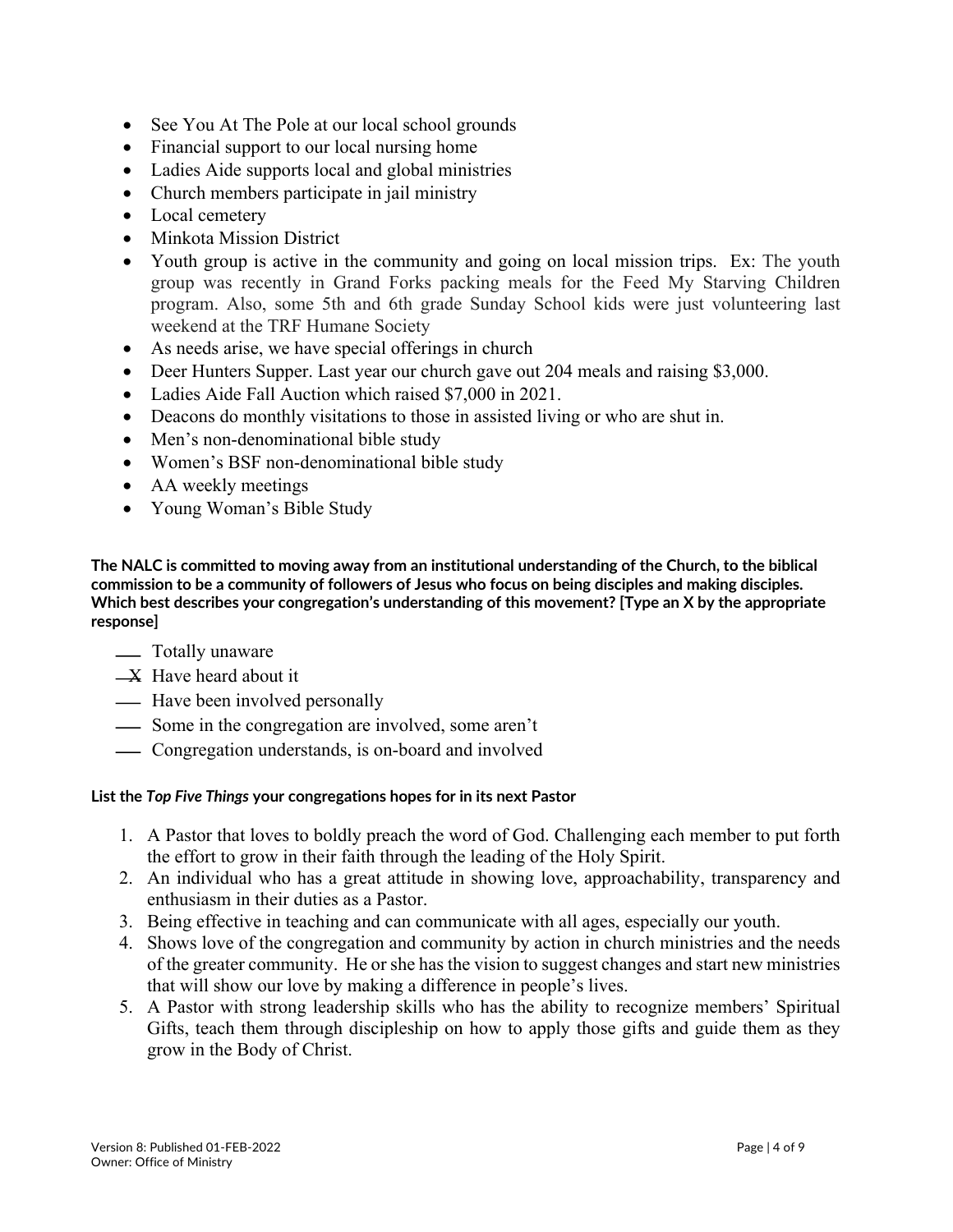**What were the three most significant events in your congregation's history? Provide the years in which these events happened and why they are important to your congregation.**

- 1. Long Term Pastor Leaving: Pastor Tim leaving after being here 13 years. He was loved by those in the congregation and the entire community. This was typical of our long-term healthy relationships with our Pastors.
- 2. COVID: During Covid years our members have stepped up and continued to do the work our Lord has called us to do. The Church is adding new members, is financially strong and is looking forward to a new full-time Pastor to teach, guide and lead us.
- 3. ELCA to NALC: Our church was unified with an almost unanimous vote. We were the first church in Minnesota to move to NALC.

# **Has your congregation participated in the Congregational Workshop Preparatory to the Call Process? [Type an X by the appropriate response]**

 **X Yes No**

# **What were the three most significant results of the workshop?**

- 1. The need to pray fully in seeking a Spirit filled Pastor (Shepard) to teach the truth of the Gospel and reflect the love of Jesus within our congregation and the community.
- 2. To call a Pastor that has an open heart for teaching the word that would develop our youth and adults into a deeper relationship with our Lord.
- 3. The congregation has a hunger to learn and to grow spiritually so we can be effective doing the will of the Lord.

# **Describe the nature and extent of any significant current or recent conflict in the congregation. Is this conflict resolved, or ongoing? If resolved, how was it resolved?**

There has been very little if any conflict within our church. This comes from the members faith, love for each other, fellowship and the desire to do the will of our Lord. There are many examples of our members helping each other in their time of need. Numerous times, help has come to the members of our congregation and community without anybody knowing the source of the gift received.

# **How does your congregation handle conflict/tension? Which of the following do you think best describes your congregation? [Type an X by the appropriate response]**

- $\rightarrow$  As a church, we respect and listen to each other and work things through without generating divisiveness.
- As a church, we try to respect and listen to each other, but it is not uncommon for differences of opinion to be a problem and for some people to choose sides. Some have left our church because of conflict.
- Conflict hurts our sense of unity, but we tend not to talk about it.
- Painful experience with conflict has been present, but it has been worked through, and we have learned from the experience.
- We have had some painful experiences with conflict, and they linger in the background.
- Open conflict is present, and we need a minister who can help us deal with it.
- Other (describe)…...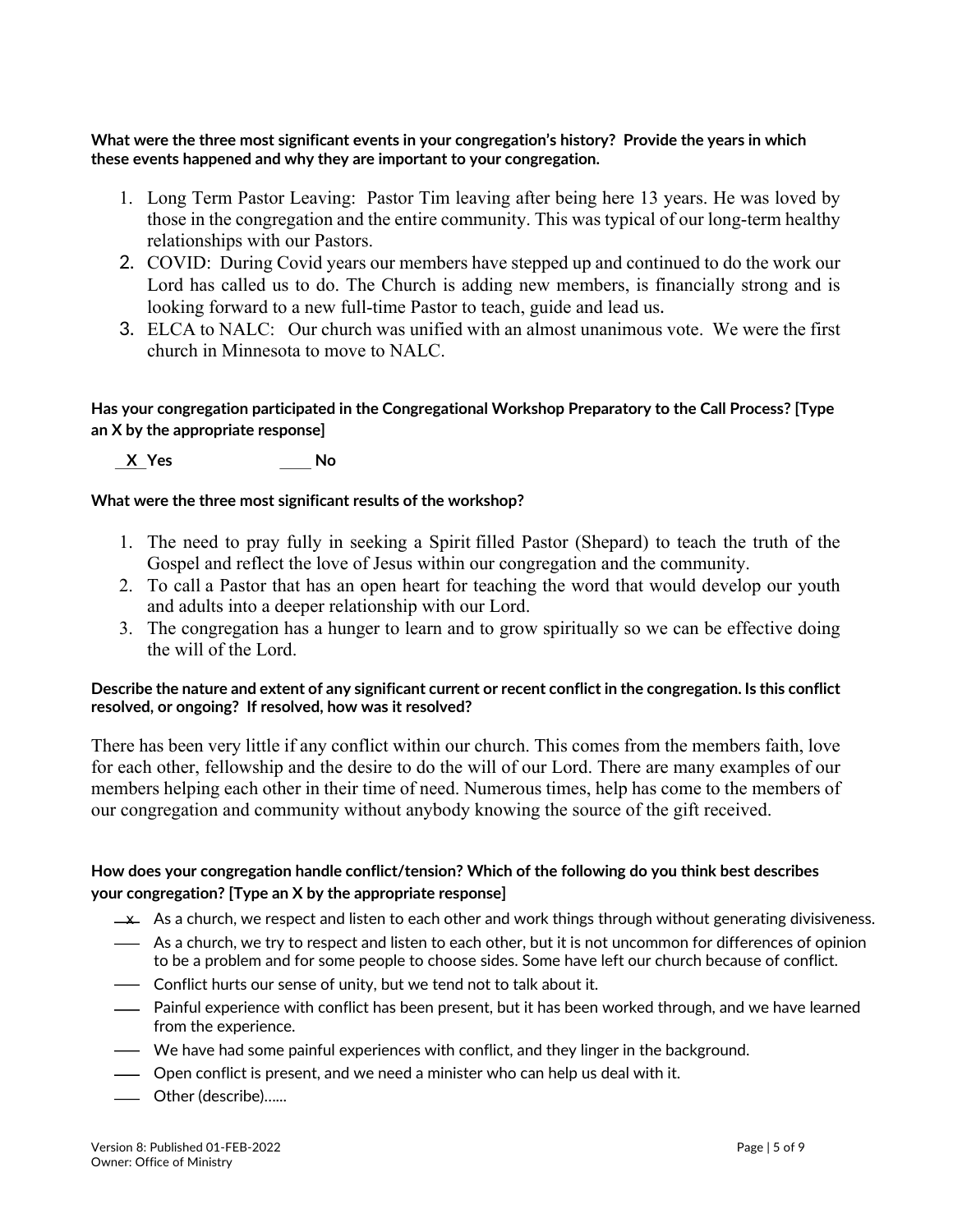# **What was the nature of the relationship between your last pastor and the congregation? Positive? Struggling? Cooperative? Tense?**

We were in a loving and supporting relationship with our last Pastor. The relationship was very positive, honest and cooperative. He had strong discipleship skills and was able to attract people to receive the forgiveness that only Christ can give. We respected and trusted his relationships with our youth and his ability to sit for hours with the dying. We shared joys and sorrows openly and encouraged one another to live our faith boldly. He was able to help the congregation in times of change and built us up as God's family. He stood on the Word of God in both his preaching and teaching. He was respected and accessible. Most recently we have an intentional interim Pastor who we have embraced. His style is different and we have adjusted. Our church has not been vacated during this transition and all worship and study activities have progressed. We acknowledge our need for this interim minister, not only in his role to bring us God's Word and sacraments, but in giving us guidance through the call process.

# **How did your council/congregational leaders work together with your last pastor? [Type an X by the appropriate response]**

- Leadership is shared, with shared decision-making
- Pastor makes important decisions
- $\rightarrow$  Council makes decisions with pastoral input
- Council makes decisions without pastoral input

#### **Is your pastor a member of council with: [Type an X by the appropriate response(s)]**

X Voice X Vote

#### **Congregational finances**

| Total budget for last fiscal year: \$202,566               |  |  |  |  |
|------------------------------------------------------------|--|--|--|--|
| Benevolence to the North American Lutheran Church: \$4,000 |  |  |  |  |
| Other benevolence: \$5763 (includes special offerings)     |  |  |  |  |
| Total debt of the congregation: $$0$                       |  |  |  |  |
| Total savings, reserves, and endowments: \$277,164         |  |  |  |  |

#### **Compensation of Last Pastor**

| Salary: \$46,619.00                                                           | Parsonage/housing allowance: \$ Parsonage Offered |  |  |  |
|-------------------------------------------------------------------------------|---------------------------------------------------|--|--|--|
| Social security offset: \$3489.85                                             | Pension: \$ 6493.06                               |  |  |  |
| Health Insurance: \$23,000                                                    | Vacation:                                         |  |  |  |
| Continuing education (time/funding): 1700                                     |                                                   |  |  |  |
| Travel reimbursement: IRS: All Miles traveled for church work were reimbursed |                                                   |  |  |  |
| Other:                                                                        |                                                   |  |  |  |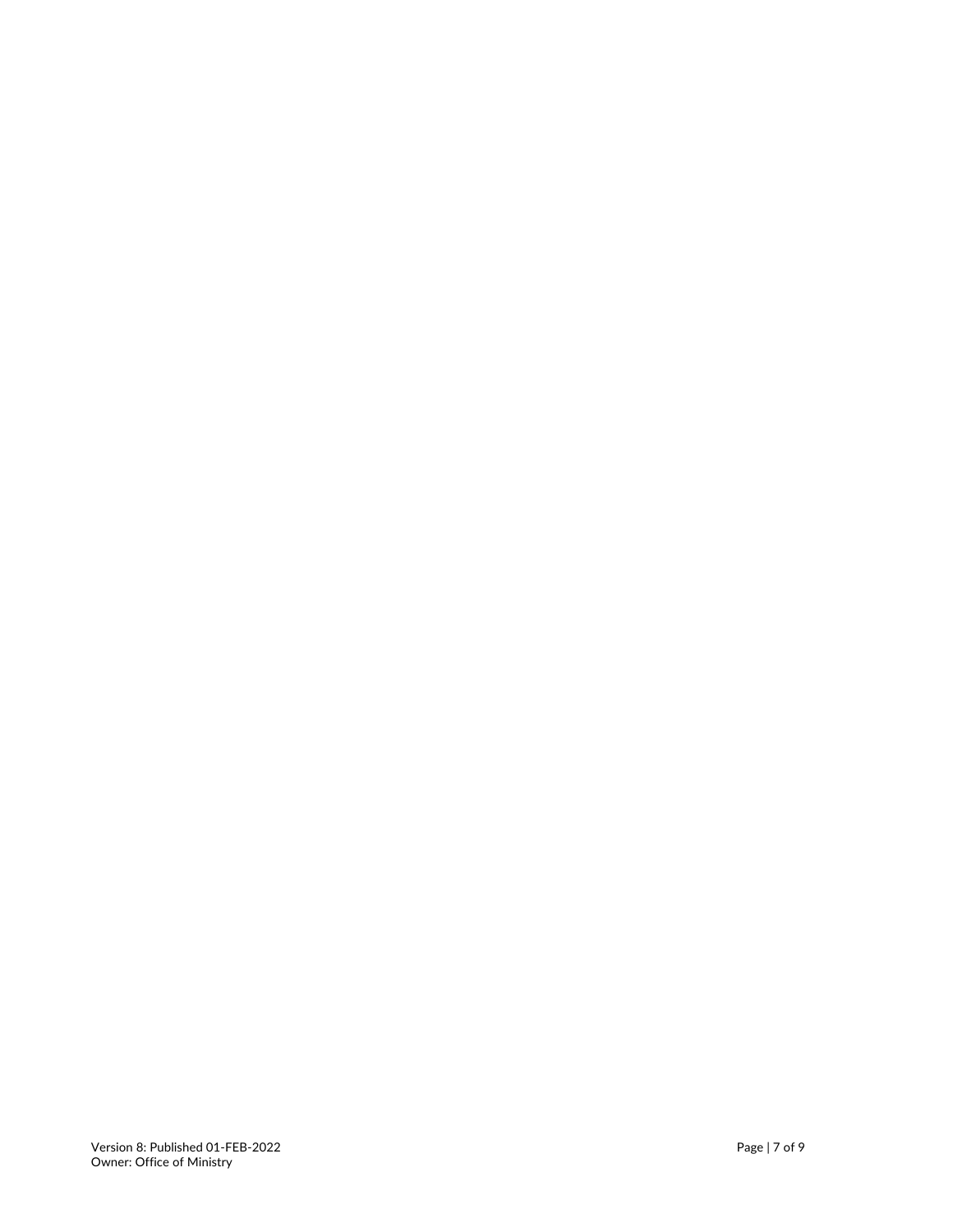**When the Congregational Vacancy List is updated, a short paragraph (3-4 sentences) is included announcing each congregation's ministry. This paragraph is the first contact with pastors being introduced to your congregation and community. Since you are most familiar with your congregation and your community, you will want to present the highlights and attractions plus the needs of your congregation and community in this paragraph.** 

The City of Erskine is a rural community with access to shopping in town and in larger cities half an hour to an hour away. Erskine is supported by local healthcare and industries like Garden Valley Technologies, Digi-Key Electronics, and Erskine Manufacturing. Many opportunities exist for outdoor recreation including golfing, abundant hunting, fishing, hiking and snowmobiling. We are blessed with a great school system which we partner with for Wednesday Release Time. Those students come to our church and learn about the Lord. Many of those students are learning about Jesus Christ for the first time.

We are a congregation committed to serving God, his people, and our community. We are seeking a pastor called by the Holy Spirit to; teach us the truth of Holy Scripture, equip us with the Full Armor of God for evangelism and discipleship to do the Will of God through the Holy Spirit. We pray for a pastor that can encourage all people, while joyfully embracing our community of hard working, family valued people. Our desire is for a pastor that is good at teaching and delegating, so that the responsibility of leading our church isn't resting solely on his/her shoulders. Our goal is to partner with and assist the pastor in the work that needs to be done.

**Consider filming a video to be included with your Congregational Profile on the NALC website Vacancy List. We invite your call committee to make a 3-5 minute video introducing prospective pastoral candidates to your context and congregation. The video can be informal, explaining what your congregation is seeking in a pastor and showing images of the members of your congregation and your worship environment. Here are some sample videos: Example One, Example Two. These samples were not produced by the NALC. They are both simply examples of the type of content you could include in a video.**

# **Video Submission Instructions:**

Upload your video to YouTube or Vimeo. (Here are instructions on how to upload to YouTube: wikihow.com/Upload-a-Video-to-YouTube.) Include a link to the video below. Make sure the link allows for public access to the video.

[video link]

Provide any other information about your congregation that may be helpful in the call process.

[enter text]

Completed by: John Carlson Date: 5/2/2022

# **SUBMISSION INSTRUCTIONS:**

**SAVE A COPY OF THIS PROFILE TO YOUR COMPUTER. Use "Save As" and specify document file name as:**